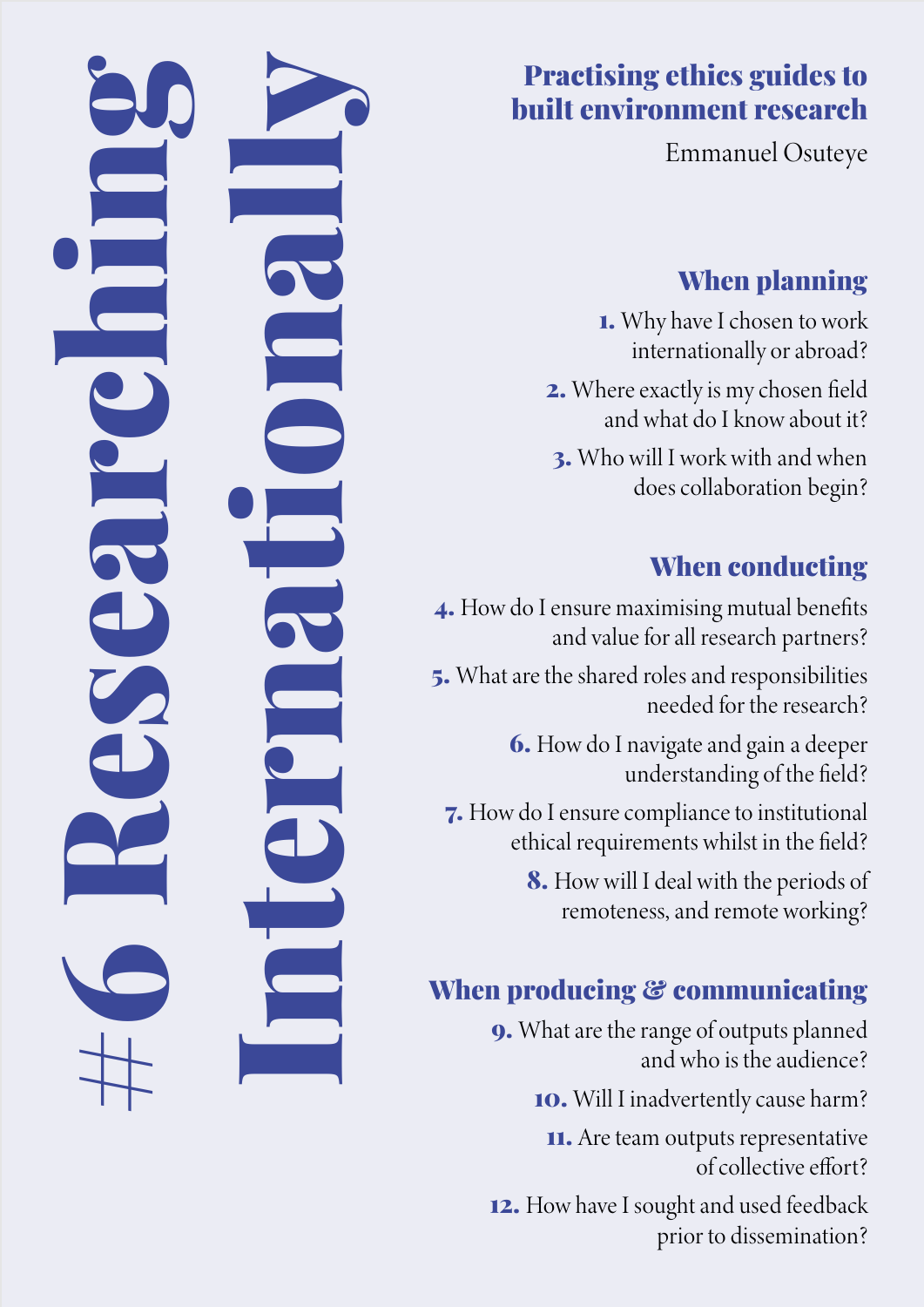### Practising Ethics: Guides

These guides, curated by the **Bartlett's Ethics Commission** in collaboration with KNOW (Knowledge in Action for Urban Equality), and edited by Jane Rendell, (Director of the Bartlett Ethics Commission 2015-20), offer insights by experienced researchers into how to negotiate the ethical dilemmas that can arise during a research project. The aim is to help you practise built environment research ethically. David Roberts (Bartlett Ethics Fellow 2015-20) devised the format and structure of these guides to follow the ethical issues that arise during the development of a research process – from planning, to conducting, to communicating and producing outcomes – and Ariana Markowitz wrote some of the introductory text that runs across all guides. The guides focus on the different kinds of ethical issues you might encounter as a result of using specific processes or methods, and pay attention to the particular contexts and ways in which these methods are practised. Because when practising research, methods and context inform one another, we consider this series of guides as embedded in a mode of applied ethics called situated or relational ethics. Where you see words that are highlighted, they refer back to our definitions of key ethical principles and to terms contained in institutional protocols as found on [Practising Ethics.](http://practisingethics.org)

- 1. *Making Images* (David Roberts)
- 2. *Asking Questions* (Yael Padan)
- 3. *Co-producing Knowledge* (Yael Padan)
- 4. *Staging Research* (David Roberts)
- 5. *Researching, Risk, and Wellbeing* (Ariana Markowitz)
- 6. *Researching Internationally* (Emmanuel Osuteye)

#### Acknowledgements

The Bartlett Ethics Commission worked alongside the Bartlett Ethics Working Group from 2015-8, and so benefitted greatly from the input of Martin Austwick, Claire Colomb, Helen Dougal, Helen Fisher, Efrosyni Konstaninou, Rowena Lamb, James O'Leary, Niamh Murtagh, Hedley Smyth, and Steve Ridge, but in particular Jens Kandt, Mike Raco, Michelle Shipworth, and Michael Walls. The project was supported educationally and economically by the Bartlett Faculty, and specifically its former Dean, Alan Penn.

## Guide #6 Researching Internationally by Emmanuel **Osuteye**

*'Field trips, which are increasingly prevalent in built environment education, offer [an] opportunity for learning to take place. They can provide a powerful learning moment for [researchers], enabling the critical and active application of theory and knowledge acquired in the classroom to real-life environments and processes. But they can also take on an unpalatable and extractive dimension. And when the trips involve the crossing of global north and global south, the risk of development tourism becomes particularly acute.'* 

Caren Levy and Barbara Lipietz, 'Strategic urban partnerships for change,' *Urban Pamphleteer*, 5 (2015), 38.

#### About this guide: why and how built environment researchers work internationally

Built environment research is as much about people as it is about places: the people who use and inhabit the places you are researching, the people who engage with those places emotionally or spiritually even if they are not physically present, the people who build them, and the people who own or manage them. In addition, you the researcher are necessarily a key actor: you devise the research approach, become a participant in the place where you gather data, and you determine how to interpret that data and what to do with it. Because people are unpredictable, research can also be unpredictable, and as a researcher you are likely to encounter unexpected situations that require you to think on your feet whilst navigating high expectations with limited time. Even the best-laid plans often go awry when they come into contact with reality and real people and you will need systems in place to support you throughout that process, minimising harm to those you are researching and participating with, as well as yourself. Ethics is about what kind of lives we should lead, what actions are right and wrong, what qualities of character we should develop and what responsibilities we have for each other and our ecosystem. To conduct research ethically it is important to consider the benefits, risks and harms to all connected with and affected by it.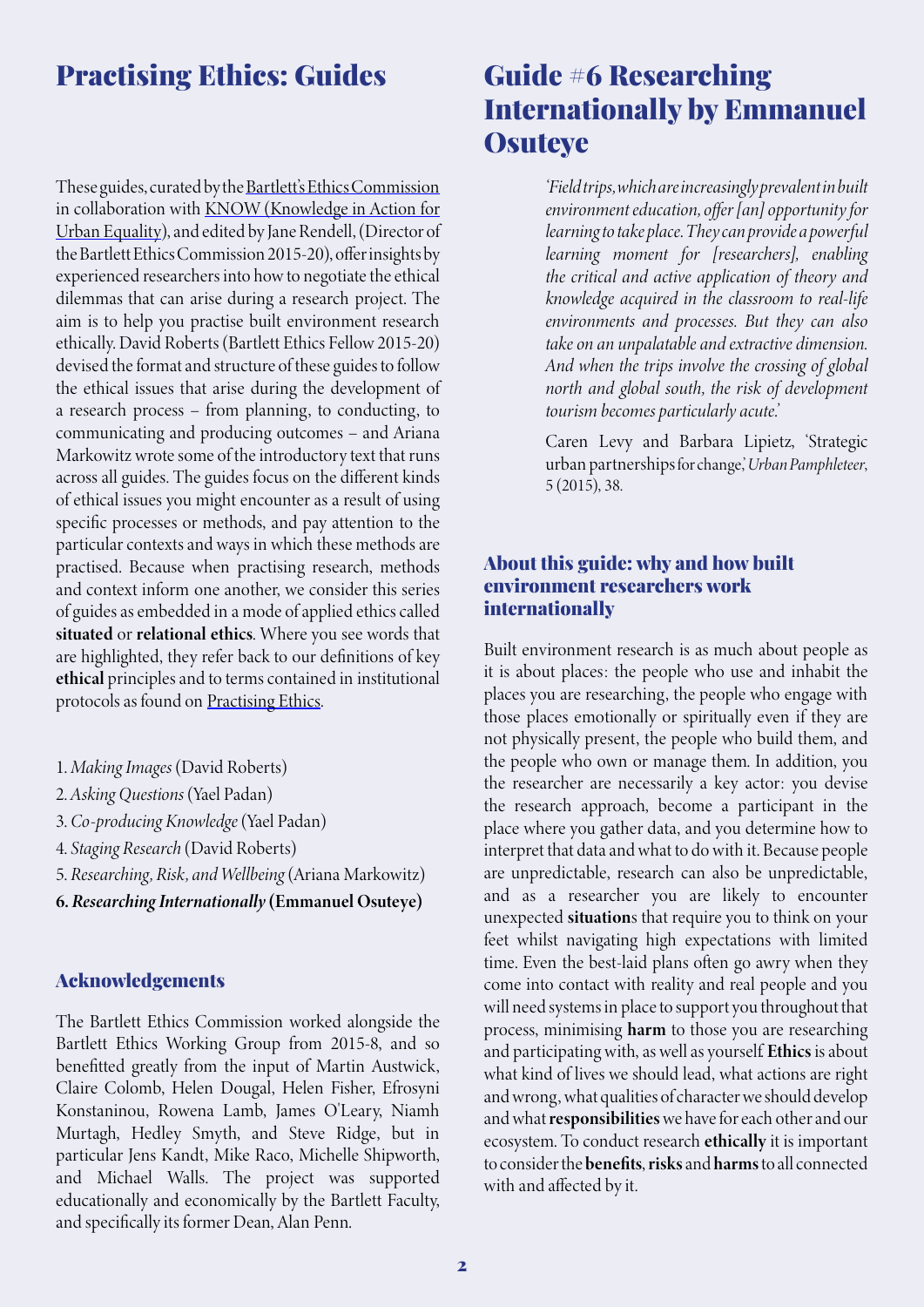### How to define researching internationally

For the purpose of this guide, working internationally refers to conducting research or research activities in a location other than where you are normally-based, professionally affiliated or funded. In this regard, even when a non-British UCL researcher is conducting research in their country of origin, or any other context that is familiar or linked to their ancestry, this would still be regarded as working internationally, as it is 'international' in terms of their place of employment. The term is used in the broad-sense and somewhat confusingly alongside the term 'abroad' which specifically refers to a researcher working somewhere other than a place where they were born or raised. In this guide, the phrase 'researching internationally' is used rather than working abroad, and aims to raise critical reflections on ethical issues that arise in the process of producing terminology of this kind.

### The ethics of researching internationally

Researching internationally presents peculiar kinds of ethical issues and concerns that range from the risks of conducting field work in what can be an unfamiliar terrain to the need for a nuanced understanding of the culture, politics and relationships encountered in the chosen site of research. Although these guidelines present you with a simplified and somewhat linear approach to working internationally across three distinct moments of research, it is in practise a very fluid and iterative experience. Depending on the nature, scale and length of your research, the collaborations and international work will demand multiple field trips and engagements. In that regard, your work will be punctuated by several opportunities, moments and iterations of preparation, execution and documentation of findings. It will be good practice to consider this guide and its specific guidelines afresh each time.

### How to use this guide

These guides to *Practising Ethics* define appropriate ways to engage ethically in research. *Researching Internationally* aims to assist you in recognising the ethical dilemmas which arise from international research and to address and reflect on these with confidence. It is designed to be a point of reference at any stage of your research – from planning your project, to conducting activities in the field, to communicating what you have learned through the production of particular research outputs.

*Researching Internationally* contains *principles, questions*, *guidelines* and *resources*. The *principles* in the next section inform best practice. These are not just regulatory hurdles for you to jump through at the beginning stages of your research but concepts that ground ethical inquiry throughout. They help you develop and refine an approach that it is sensitive to the physical and emotional challenges that may arise in the research process, enabling you to be a more effective researcher. The series of guiding *questions* act as prompts for you to reflect on the potential ethical considerations which emerge throughout a project, before, during, and after you conduct your research. The *guidelines* expand on the questions, illuminate the different ethical concerns they raise, and recommend actions which embody these principles. The *resources* section provides additional information.

These guides are not exhaustive and cannot address all the possible situations you will face, particularly for research on sensitive topics or in places experiencing violence or instability. But learning from the experiences of others, will help you gain the ability to reflect on what you encounter, and to make informed judgements about the best way to practise your research ethically. Insightful and imaginative research encompasses a range of sites, cultural contexts, and people and there will always be a need for flexibility and care.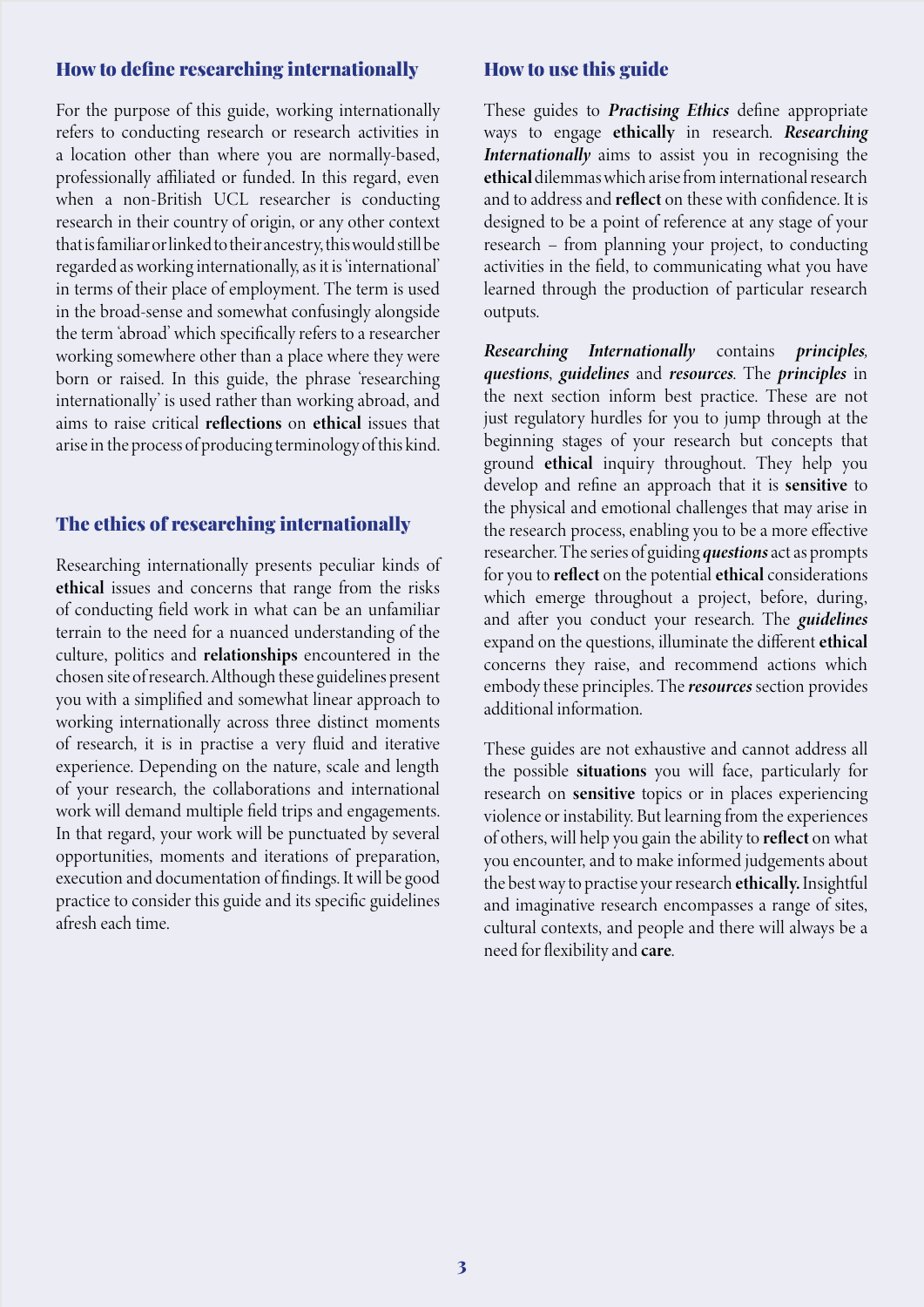## **Questions**

# Principles

### When planning: *Harnessing the value of researching internationally*

- 1. Why have I chosen to work internationally or abroad?
- 2. Where exactly is my chosen field and what do I know about it?
- 3. Who will I work with and when does collaboration begin?

### When conducting: *Maintaining partnerships and navigating fieldwork*

- 4. How do I ensure maximising mutual benefits and value for all research partners?
- 5. What are the shared roles and responsibilities needed for the research?
- 6. How do I navigate and gain a deeper understanding of the field?
- 7. How do I ensure compliance to institutional ethical requirements whilst in the field?
- 8. How will I deal with the periods of remoteness, and remote working?

### When producing and communicating: *Reflecting the field*

- 9. What are the range of outputs planned and who is the audience?
- 10. Will I inadvertently cause harm?
- 11. Are team outputs representative of collective effort?
- 12. How have I sought and used feedback prior to dissemination?

The people, places and research methods you use and the contexts in which they are practised will each raise their own ethical considerations related to a common set of principles that encourage ethical conduct and promote interaction based on good faith and mutual respect.

*Benefit not harm:* Your research should have a benefit to society and any risks involved to participants must be minimized, balanced against the potential benefit to the overall community, and clearly explained to participants before they give their consent.

*Informed consent:* You need to inform your participants about the study and what is being asked of them, including any potential risks or benefits, in order for them to make an informed and voluntary decision about whether or not to participate in the research.

*Confidentiality:* You need to inform participants of the extent to which confidentiality can be assured and respect their right to remain anonymous in dissemination and display.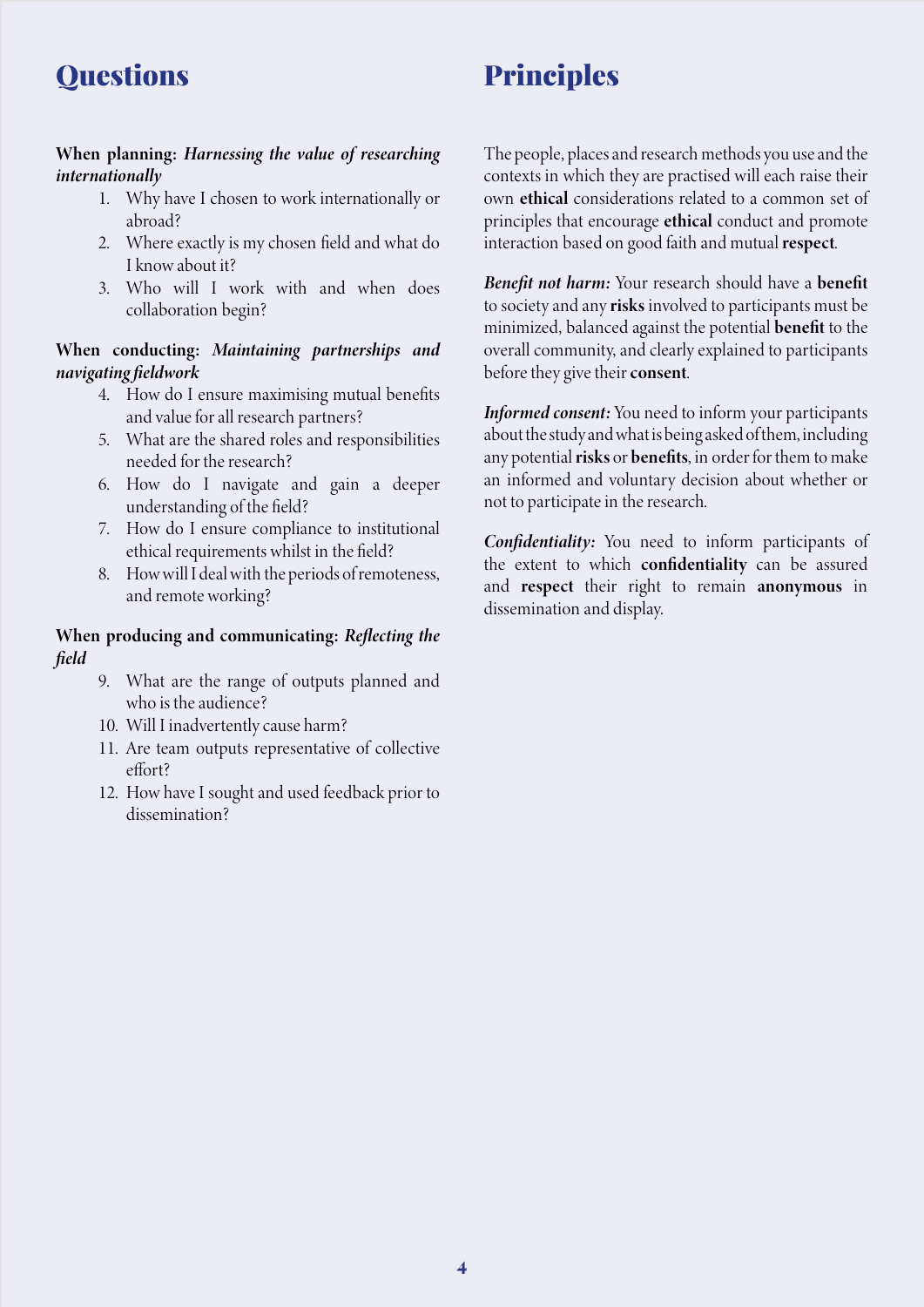## Guideline 1 When planning research: *Harnessing the value of researching internationally*

Researching internationally offers a valuable opportunity to deepen your knowledge and understanding of ideas, concepts and events as they are applicable in other parts of the world. Working this way is increasingly viewed as an opportunity to gain in-depth experience and skills, and allows you to appreciate and integrate academic knowledge in a very practical manner. Doing research internationally is also important in the development and circulation of ideas and innovative approaches that are relevant for shared 'global' challenges. In many respects working internationally also plays a vital role in career development, raising the profile, relevance and impact of research.

Despite the value of working internationally it is essential to reflect and consider why you have chosen to work internationally in the first place. Taking time to reflect on this is highly important in order to avoid the potential risks of inadvertently reproducing colonial, raced or gendered power relations in your international work. This is a subtle but important activity to consider how researching internationally, regardless of the subject discipline, is actually more than just 'fieldwork' or even a 'research activity'. And definitely much more than a response to a funding call. It is an engagement with people's culture, politics, livelihoods, diverse challenges and varied lived experiences. By thinking this way a sense of humility is evoked at the opportunity to work internationally. To research internationally or abroad, in a place that is not familiar to you, that is perhaps not your place of birth, or the location of the institution or organisation that funds your work, is a privilege that should be valued, respected and not taken for granted irrespective of (and sometimes because of) previous experiences.

Think clearly about where you have chosen to work, and why this particular country and locality are fit for your research. Doing some background reading and study often comes with the different stages of preparation, but especially at the outset. This exercise, if done systematically, is particularly useful for confronting any biases, assumptions, stereotypes and expectations that have fed into the research design (both purposively and unconsciously). Again, as a reflexive exercise, it exposes the gaps and limits of your knowledge and pushes the

boundaries of the sources of preparatory material that can be consulted (ranging from published academic literature to include blogs, project websites and even social media pages of relevant research organisations). On a practical note, it is helpful to map recent research activities/projects that have been conducted in your chosen site, which in turn can be useful for identifying potential partners/collaborators, and also for taking into account the likelihood of increasing research burden/ fatigue in areas that receive a lot of research activity. This has become a growing concern in many locations in low and middle-income countries (LMICs).

International collaborations are seen to be fundamental to the success of researching internationally. How to select partners, and determining when the collaboration will actually begin, are very important steps to consider. Where possible, the involvement of partners in the preparatory phases of the work can yield rich insights, especially during proposal writing if applicable. However, the nature and demands on time need to be tactfully considered and streamlined, as many potential partners in LMICs for instance, have limited staffing and resources. Also in the case of funded projects, a careful scrutiny of the limitations of the use of funds is a vital consideration, as this helps you to ascertain and clarify important needs of partners or field activities that cannot be covered by the funder, and in that respect, gives you an opportunity to explore supplementary or 'top up' funds (if possible) that will allow for an overall successful research engagement. Although It is important to be strategic with time and resources when establishing partnerships, be careful not to reinforce or introduce hierarchies in any negotiation or to coerce, or push partners to make unfair compromises in order to take up the opportunity to work together.

Both an extensive background study of your selected field and the early engagement of partners (if possible) during your preparation, are also instructive for generating information that helps you to properly complete any procedural ethical requirements (including risk assessments) of your institution. In some instances, partner organisations may have their own ethical processes that may have a bearing on your collection,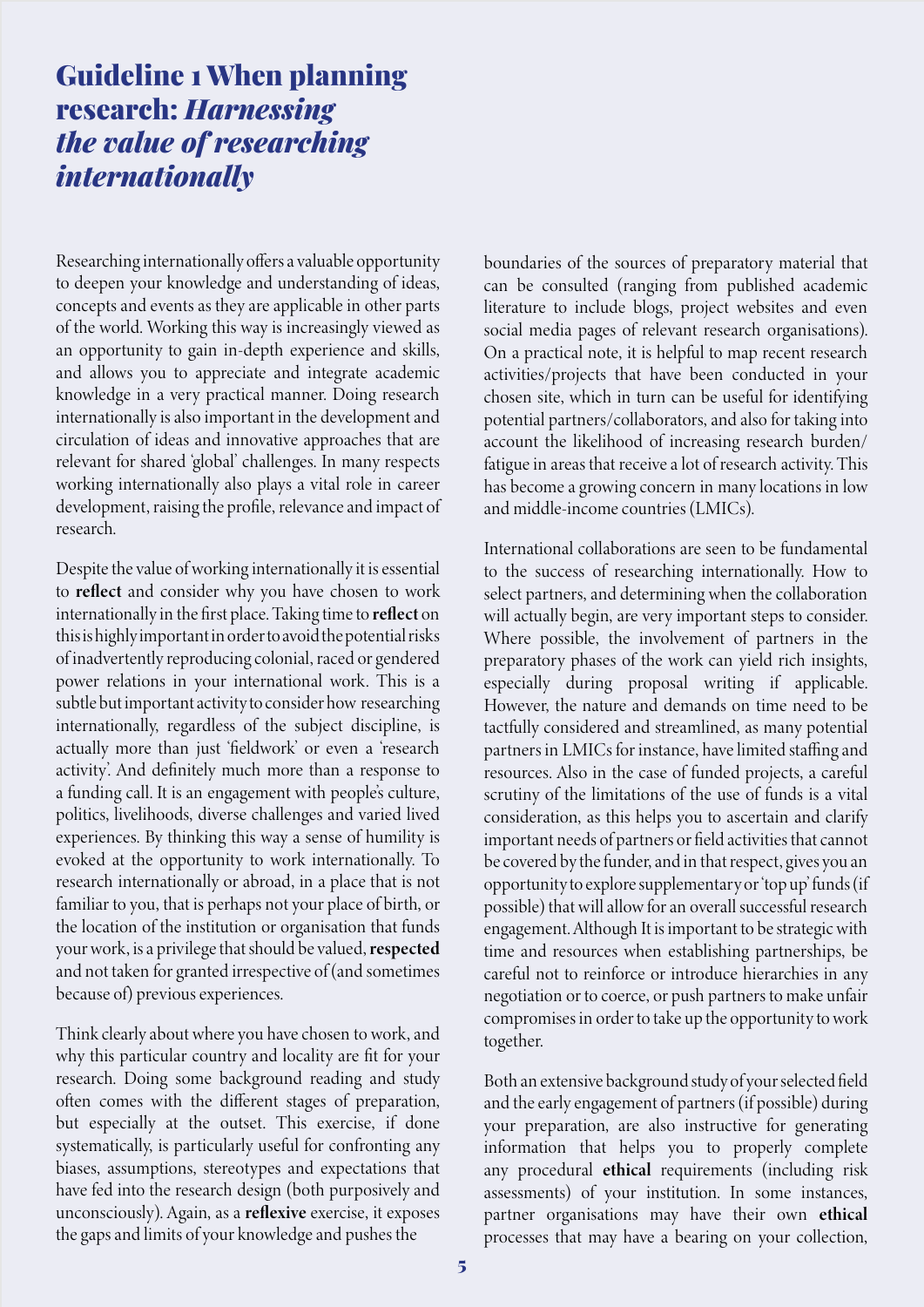processing and use of data, and will feed into writing your own institution's ethics application. This allows a comparison of ethical concerns to be mapped, and a development of an understanding of ethics not just as a set of universals, but universals that are culturally specific and situated in particular locations, something that is often overlooked but should be considered in the interest of best ethical practice.

## Guideline 2 When conducting research: *Maintaining partnerships and navigating fieldwork*

The value of working internationally with partners is best seen as a product of relationship-building. Irrespective of the total length of engagement, partners can do more than 'gatekeeping' and playing facilitation functions as you conduct the research. Harnessing this value requires an intentional building of 'partnerships with equivalence'; which implies a recognition of the diverse skills, knowledges and values that partners have and can directly contribute to the research. It also means that such relationships with partners are formed through accountability, mutual respect, transparency and trust and a commitment to learn together and co-produce knowledge. Conceiving partnership as a relationship of this kind, breaks down the limitations of the transactional nature of interactions that can exist between researchers and international partners, and how their utility and roles may not be confined to only specific components, periods, or research activities that you could prescribe in the research design (notably data collection). Instead, partnerships with equivalence mean that the roles and responsibilities that underpin the research, are collectively negotiated and agreed. Although this may lead to some degree of specialisation of tasks, the specialisation should not lead to isolation or the subordination of tasks. For instance, whilst partners may end up doing the bulk of field data collection, you can use the negotiations on roles and responsibilities, to explore what inputs and support you could provide, and see that as a form of remote working! Similarly, invite partners to make inputs or help shape the roles and activities that you will lead.

Be willing to seek and take on board the priorities and concerns of partners, revisiting the assumptions and expectations that were built into the planning stages of the research. For instance, for externally funded research, the short turnaround time of submissions which is commonplace, may mean that a much more meaningful, open and honest conversation with partners about the budgets, key concepts, research limitations and other concerns is required when the research finally commences.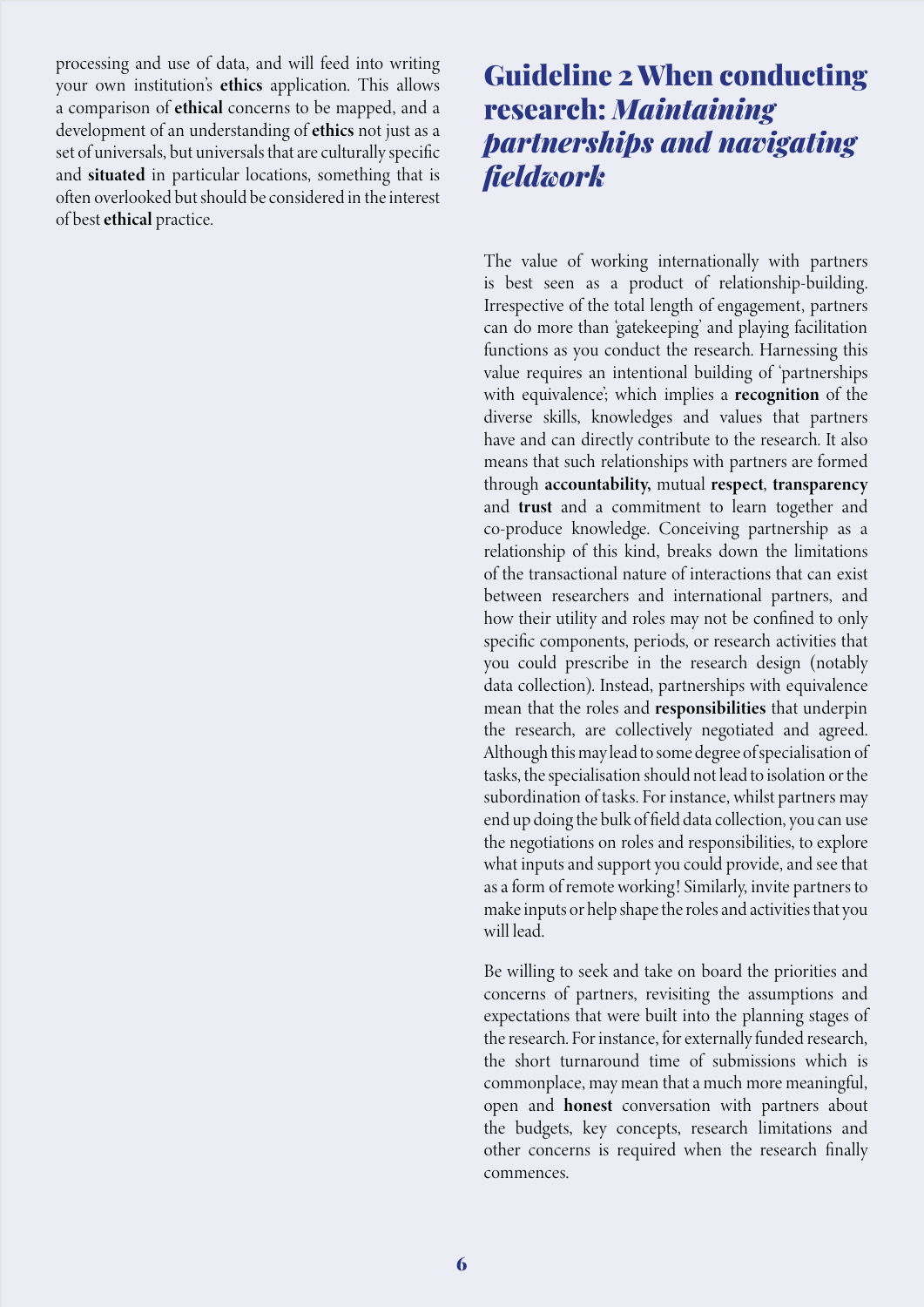Also, bear in mind the power imbalances that may inadvertently have been created or re-enforced through your international work with partners. For instance, coming from an institution in the Global North, being a fund holder, an established/well-published academic, a particular gender or race, or even having a PhD! etc., are scenarios of privilege that may introduce a sense of superiority in some contexts. And although you may not be able to predict all the possible scenarios, reemphasising and working towards equivalence, equal importance, and recognition of the contribution of all partners from the start of the relationship is a useful practice. Pay attention to and welcome the contribution of early career partners, and consider dropping the operational/everyday use or references to functional titles e.g. 'principal' investigator, project 'lead' etc., to flatten the curve of hierarchies in team working.

Working internationally with partners in the manner described above, allows you to deepen your knowledge of the field, and bridge your knowledge gaps. During moments of collective field work, you should take care when mediating the cultural and political nuances of navigation in the field or direct engagements with communities. It is good to rely on the wisdom and experience of your partners in situations that could raise ethical concerns, even if you have previous working experience in a similar context/country or region. The local knowledge of partners is invaluable in this regard. For instance, giving out personal details, tips/cash, cracking insensitive jokes (remember that sarcasm is not universal!) etc., or other situations that could raise undue or unfair expectations for research participants. In many LMIC contexts, action research involving international researchers may be easily conflated by community residents as international NGO activity. Furthermore it is important to draw on the knowledge of local partners in the planning and selection of activities aimed at capacity building or sharing. It is common to invite known 'experts' in this endeavour, but bear in mind that 'expertise' is contextual, and partners can help navigate who can be useful for the stated objectives of capacity building. Be willing to consult or invite local/ in-country experts to counter or balance the dominance of foreign-based experts in capacity building spaces.

If you are working in a setting that requires the use of a foreign language, do plan ample time for the translation of material, and where possible involve your partners in this exercise instead of outsourcing it through a contracted service. The translation exercise that preserves the contextually relevant meanings of the key concepts and 'ethos' of the research takes more than a linguistic endeavour, and can be a very rewarding collective exercise with partners, and selected participants where possible. It is a vital moment of knowledge co-production.

The mediation of partners is also valuable in assessing and mitigating risk when conducting the research. The risks you may have outlined on paper may manifest very differently from what you anticipate or are used to. For instance, ascertaining the concept of the acceptable standards of safety and wellbeing, or how and where to get support in the unfortunate episodes of health and safety threats or crises, should be discussed with partners and periodically reviewed. Similarly, your effective compliance with other aspects of institutional and procedural ethics during the course of your research is hinged on the sustained relationship with partners.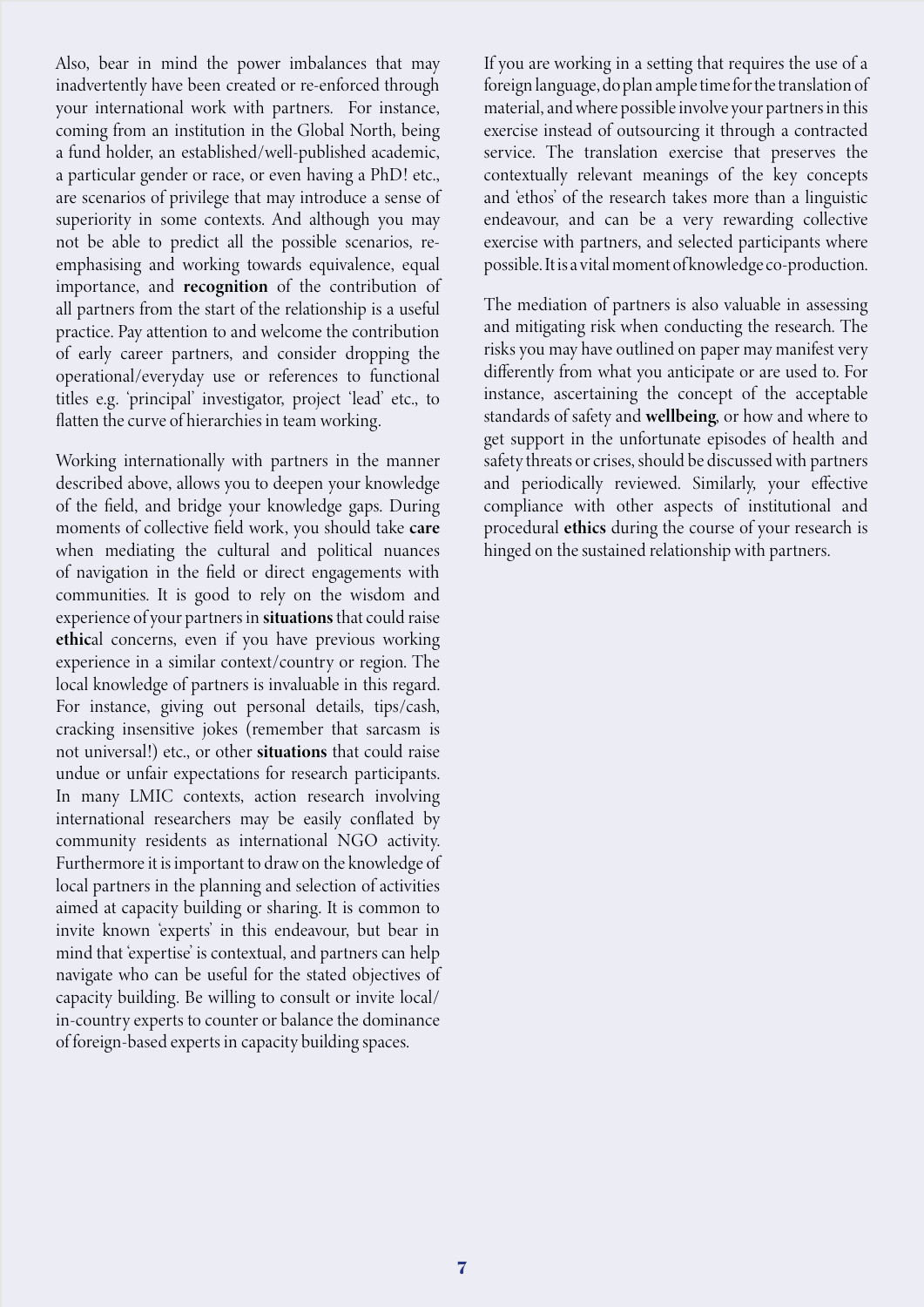## Guideline 3 When producing & communicating research outputs: *Reflecting the field*

Discussing the range and types of research outputs that will be developed from the research is a very important exercise to do with partners right from the beginning. Beyond the usual academic publications, it is good to also consider other kinds of outputs that are useful for partners (especially partners from non-academic organisations) and think about who is the intended audience of every planned output.

Actively involve your partners in defining and interpreting findings from the research, irrespective of the methods of data collection employed. Bear in mind that although the production of outputs may be deferred to latter parts of the research, they may be the result of a series of findings that could emerge right from the beginning and so identifying and correctly interpreting them should ideally be a part of the negotiated relationship with partners. The risk with not being intentional about this, may result in you assuming the sole role of writing up findings, or in some cases partners deferring it to you, especially when time pressures, and other constraints of travel or budgets in later stages could make the research partnership more remote.

The nuances of political and cultural appropriateness encountered in fieldwork, are equally relevant when producing and communicating research outputs, to ensure that the work does not cause harm and will be beneficial. Collectively work through the language that is used to frame findings in a manner that is not derogatory, and does not discriminate, exaggerate or introduces bias. This is a very important consideration that you can reflect upon with partners and any other stakeholders directly engaged in the research, inviting feedback where possible. Confirm consent to cite and use references to stakeholders that are identifiable from your outputs, and check that confidentiality is maintained for respondents and data sources that should not be identified. It also means that in some instances, anonymisation as a good practice may not be enough, and will require findings to be presented in forms that mitigate against risks of harm. For instance, a survey and mapping of land tenure statuses of informal settlements as part of a large urban study will yield rich insights, however detailed visualisations of findings could put particular households at risk of eviction, despite anonymisation of respondents. Such

data could be presented at the settlement level with broad descriptive statistics instead of the disaggregated visualisation in public outputs.

In the specific case of producing publications, you should discuss a plan of authorship with partners as early as possible. Although there are no fixed conventions governing this, the idea is to be fair in according formal credit and recognition of research efforts in each output, bearing in mind how important academic authorship is for career progression. In the publication plan, also consider giving lead roles to partners, and early career partners where there is the opportunity to do so. It is also very useful to explicitly acknowledge non-authors and stakeholders who have participated in certain substantive aspects of the research project. Be open and transparent with partners about any outputs that you intend to do alone in addition to the team outputs that have been agreed, as well as any plans to re-use the data in the future.

In a very broad sense, also think about other benefits of the collaboration and spaces where capacities could be shared and built into the process of conducting the research and generating outputs. These could include sharing reading lists and difficult to access literature, sharing conference calls, funded training events etc.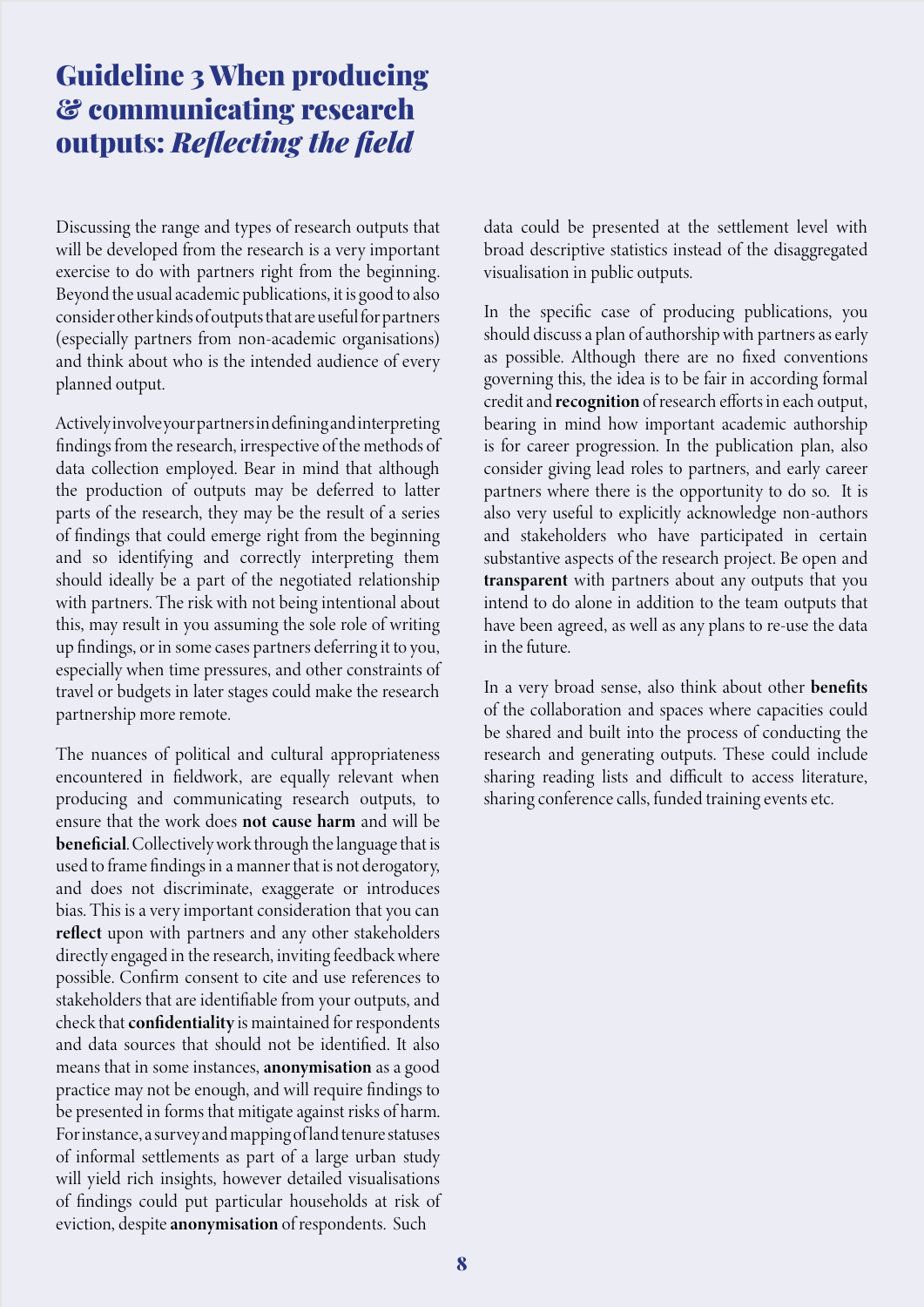### **Resources**

- Chereni, Admire. 'Positionality and Collaboration During Fieldwork: Insights From Research With Co-Nationals Living Abroad.' *Forum Qualitative Sozialforschung / Forum: Qualitative Social Research* 15: 3 (2014): Art. 11.
- Dodson, Jennie. '[Building Partnerships of Equals:](https://www.ukcdr.org.uk/wp-content/uploads/2017/11/Building-Partnerships-of-Equals_-REPORT-2.pdf) [The role of funders in equitable and effective](https://www.ukcdr.org.uk/wp-content/uploads/2017/11/Building-Partnerships-of-Equals_-REPORT-2.pdf) [international development collaborations.'](https://www.ukcdr.org.uk/wp-content/uploads/2017/11/Building-Partnerships-of-Equals_-REPORT-2.pdf) *UK Collaborative on Development Science (UKCDS),*  2017.
- Brehm, Vicky Mancuso. 'Respecting communities: languages and cultural understanding in international development work.' *Development in Practice* 29: 4 (2019): 534–37, DOI: 10.1080/09614524.2019.1569591
- Grieve, Tigist and Rafael Mitchell. 'Promoting Meaningful and Equitable Relationships? Exploring the UK's Global Challenges Research Fund (GCRF) Funding Criteria from the Perspectives of African Partners.' *The European Journal of Development Research*, (2020) 10.1057/s41287-020-00274-z.
- Footitt, Hilary, Angela Crack, and Wine Tasseur. '[Respecting communities in International](https://www.reading.ac.uk/web/files/modern-languages-and-european-studies/Listening_zones_report_-EN.pdf
) [Development: languages and cultural](https://www.reading.ac.uk/web/files/modern-languages-and-european-studies/Listening_zones_report_-EN.pdf
) [understanding.](https://www.reading.ac.uk/web/files/modern-languages-and-european-studies/Listening_zones_report_-EN.pdf
)' *The Listening Zones of NGOs Project*, 2018.
- Fuh, Divine. 'Bending over backwards: dismantling toxic "opportunities".' *Journal of African Cultural Studies* 31: 3 (2019): 264–67.
- Green, T. 'North-South dynamics in academia.' *Journal of African Cultural Studies* 31: 3 (2019): 280–83.
- Hungman, Richard, *A Z of Professional Ethics* (Basingstoke: Palgrave Macmillan, 2014).
- Jayawardane, Neelika M. 'The capacity-buildingworkshop-in-Africa hokum.' *Journal of African Cultural Studies* 31: 3 (2019): 276–80.
- Kalinga, Chisomo. 'Caught between a rock and a hard place: navigating global research partnerships in the global South as an indigenous researcher.' *Journal of African Cultural Studies* 31: 3 (2019): 270–72.
- Knowledge in Action for Urban Equality. ['Partnerships](https://www.urban-know.com/international-engagement-brief-1) [for Urban Equality](https://www.urban-know.com/international-engagement-brief-1).' (*International Engagement Brief #1*. London: The Bartlett Development Planning Unit, 2020.
- Levy, Caren and Barbara Lipietz. 'Strategic urban partnerships for change.' *Urban Pamphleteer,* 5  $(2015): 38-9.$
- Osuteye, Emmanuel, Catalina Ortiz, Barbara Lipietz, Vanesa Castán Broto, Cassidy Johnson and Wilbard Kombe. 'Knowledge co-production for Urban Equality.' *Knowledge in Action for Urban Equality (KNOW ) Working Paper Series*, no. 1 (2019): 1–14.
- Pritlove, Cheryl, Clara Juando-Prats, Kari Alaleppilampi, and Janet A. Parsons. 'The good, the bad, and the ugly of implicit bias.' *The Lancet,* 393  $(10171) (2019): 502 - 4.$
- Roper, Laura. 'Achieving Successful Academic-Practitioner Research Collaborations.' *Development in Practice,* 12: 3/4 (2002): 338–45.
- Sultana, Farhana. 'Reflexivity, Positionality and Participatory Ethics: Negotiating Fieldwork Dilemmas in International Research.' *ACME: An International Journal for Critical Geographies*, 6 :3 (2007): 374–85.
- Tayob, Huda and Suzanne Hall. 'Race, space and architecture: towards and open-access curriculum.' London School of Economics and Political Science, Department of Sociology, London, UK, 2019.
- Zewolde, Solomon, Adam Walls, Tania Sengupta, Catalina Ortiz, Yasminah Beebeejaun, George Burridge, and Kamna Patel. "[Race" and Space:](https://www.ucl.ac.uk/bartlett/about-us/our-values/equality-diversity-and-inclusion/race-and-space) [What is "race" doing in a nice field like the built](https://www.ucl.ac.uk/bartlett/about-us/our-values/equality-diversity-and-inclusion/race-and-space) [environment?](https://www.ucl.ac.uk/bartlett/about-us/our-values/equality-diversity-and-inclusion/race-and-space)' London: The Bartlett, UCL Faculty of the Built Environment, 2020. .